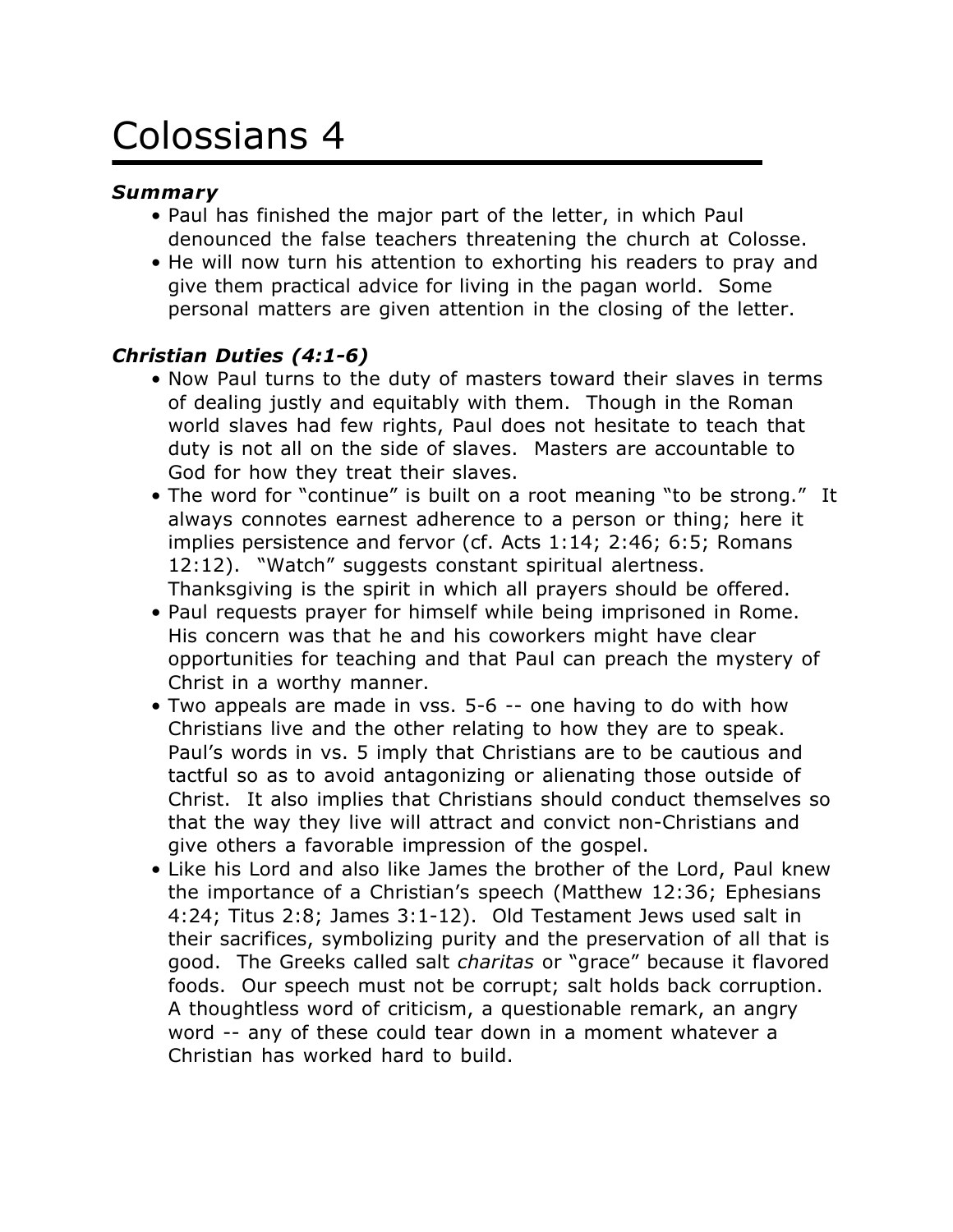#### *Final Commendations (4:7-9)*

- While we hold Paul in great esteem as an apostle and preacher of the gospel, we must never forget the many dedicated Christians who assisted Paul in his work. No elder or evangelist can do the Lord's work alone (1 Corinthians 3:9).
- Tychicus was probably the bearer of both this letter and the one we know as Ephesians (Ephesians 6:21-22). He was a native of the province of Asia and was earlier selected to accompany Paul on his last visit to Jerusalem as a custodian of the offering that was given by the churches for the needy in Jerusalem (Acts 20:4). The terms used to describe Tychicus show that he was loved much by Paul.
- Accompanying Tychicus was Onesimus, the runaway slave who, in the providence of God, had met Paul in Rome and had apparently been converted by him. Paul is now sending Onesimus back to Colosse. Onesimus carried the letter to his master, Philemon.

# *Final Greetings (4:10-15)*

- Three of the six persons mentioned in these verses are Jewish Christians. Aristarchus, a native of Thessalonica who had been arrested at the time of the riot in Ephesus (Acts 19:29), accompanied Paul to Jerusalem (Acts 20:4) and later was with him on the journey from Caesarea to Rome (Acts 27:2).
- Mark, here referred to as the cousin of Barnabas, wrote the gospel that bears his name. We know more about him than about any of the others mentioned in this passage (Acts 12:12, 25; 1 Peter 5:13). Mark had "fallen out" with Paul years before (Acts 13:13; 15:36-41). It is possible that the Colossians knew about Mark's failure, but Paul wanted them to receive this young man and show him love. When he wrote his last letter, Paul admitted that Mark was "profitable" in his work (2 Timothy 4:11).
- There is a note of poignance in Paul's remarks about these three men. They were the only Jews who were Paul's fellow workers. Paul keenly felt his alienation from his countrymen (Romans 9:3). But these three were a "comfort" to Paul in times of trouble and difficulty.
- Paul reminds the Colossians that Epaphras was always "laboring fervently" for them in his prayers. This is the same word used for the struggles of athletes in contests. He was concerned that they stand firm. He also had toiled heavily to the extent of pain for the Colossians. Luke and Demas are mentioned very little in this letter.

## *• Final Instructions And Admonitions (4:16-18)*

• After reading this letter, the Colossians were to see to it that it was